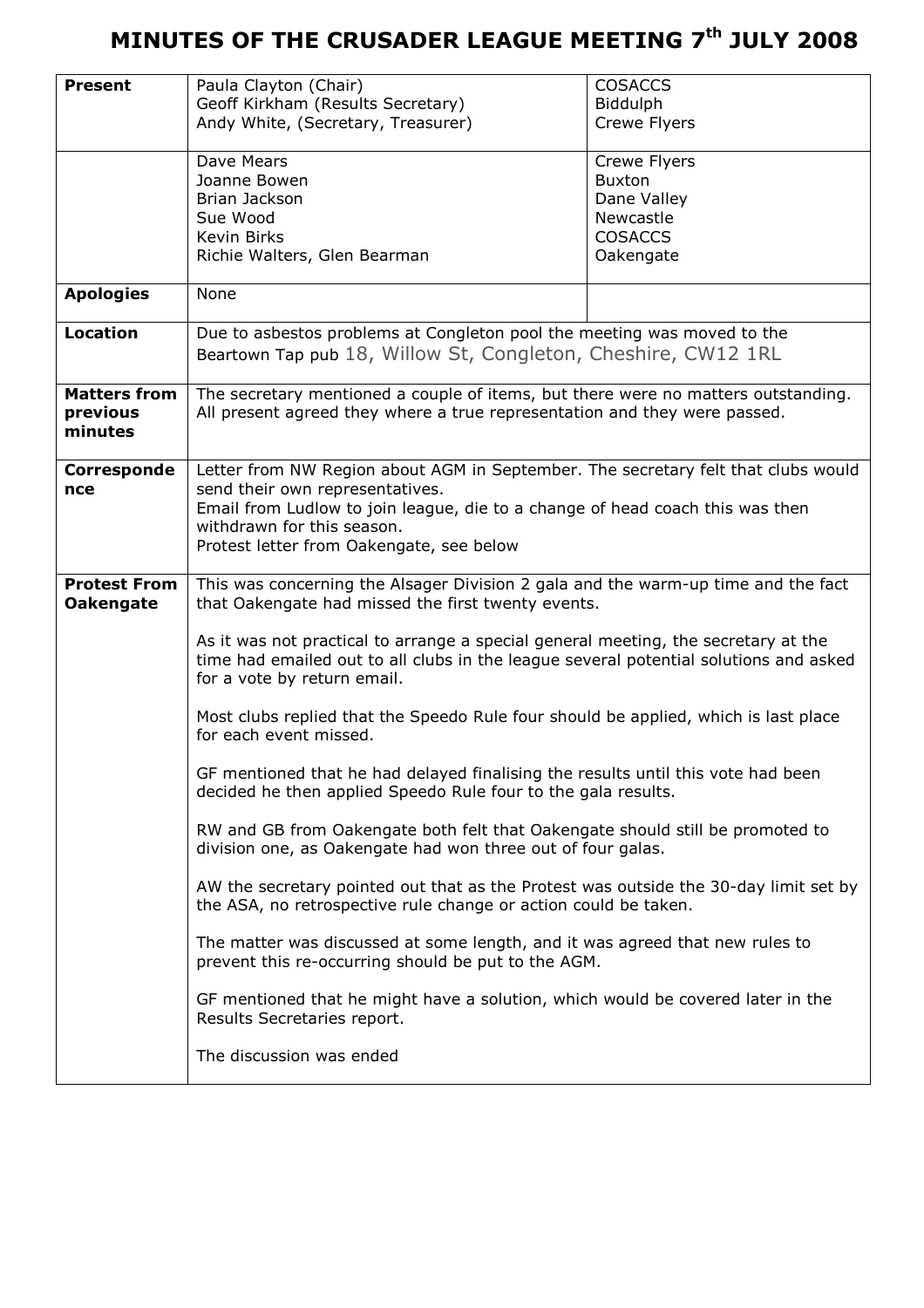|                      | Emails where received in the following weeks from the Oakengate chair who was<br>insisting the following changes to the minutes:<br>GB stated that our original protest was made within 30 days and Oakengate's had asked<br>for the first result to be annulled and base the league result on the last three galas only.<br>(I believe it was BJ) who stated that the league had done the same thing about 4 years<br>ago, to which GF stated that in that case, it was for different reasons.<br>The secretary replied by email see (Email Trial at end of document)                                                                                                 |
|----------------------|------------------------------------------------------------------------------------------------------------------------------------------------------------------------------------------------------------------------------------------------------------------------------------------------------------------------------------------------------------------------------------------------------------------------------------------------------------------------------------------------------------------------------------------------------------------------------------------------------------------------------------------------------------------------|
| Chairman's<br>Report | PC said as chair she had only been able to attend galas being attended by her<br>$\bullet$<br>own club. But apart from the Oakengate problem the season had passed without<br>any other problems.                                                                                                                                                                                                                                                                                                                                                                                                                                                                      |
| Treasure's<br>Report | AW presented a balance sheet, and the latest bank statement.<br>٠<br>AW explained that the accounts would not be audited and that any of the league<br>٠<br>clubs could inspect the accounts if they wanted to.<br>AW also mentioned the website cost and that as the website was being shared<br>٠<br>by two other leagues, he would be asking each of the leagues for a ten pound<br>contribution.<br>AW also reminded everyone that the affiliation fee for each club in the league<br>$\bullet$<br>would be due at the AGM.<br>AW also mentioned that if the missing division two trophies had not been found<br>٠<br>by the AGM a replacement would be purchased. |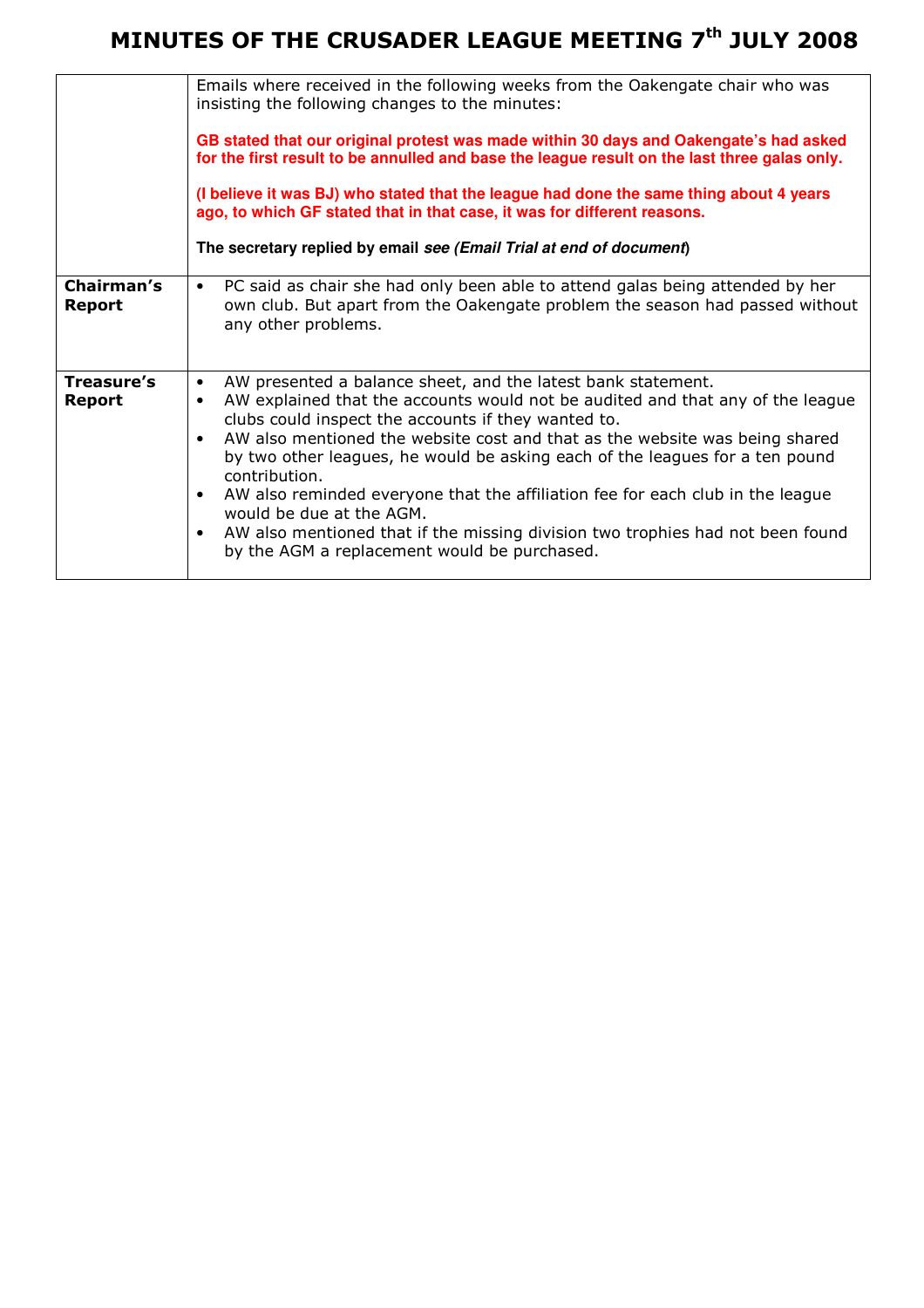| Team<br><b>Biddulph</b><br>Dane Valley<br>Leek<br>Market Drayton<br>Winsford                                                                                                                                                                                                                                                                                                                                                                                                                                                                                                                                                                                                                                                                                                                                                                                                                                          | 232<br>196<br>215<br>134<br>219 | Gala 1 Gala 2 Gala 3 Gala 4 Total<br>242<br>250<br>206<br>130 | 205<br>222<br>245 | 228<br>260<br>207 | 907<br>928 | <b>Pos</b><br>2<br>$\mathbf{1}$                                                                            |  |  |
|-----------------------------------------------------------------------------------------------------------------------------------------------------------------------------------------------------------------------------------------------------------------------------------------------------------------------------------------------------------------------------------------------------------------------------------------------------------------------------------------------------------------------------------------------------------------------------------------------------------------------------------------------------------------------------------------------------------------------------------------------------------------------------------------------------------------------------------------------------------------------------------------------------------------------|---------------------------------|---------------------------------------------------------------|-------------------|-------------------|------------|------------------------------------------------------------------------------------------------------------|--|--|
|                                                                                                                                                                                                                                                                                                                                                                                                                                                                                                                                                                                                                                                                                                                                                                                                                                                                                                                       |                                 |                                                               |                   |                   |            |                                                                                                            |  |  |
|                                                                                                                                                                                                                                                                                                                                                                                                                                                                                                                                                                                                                                                                                                                                                                                                                                                                                                                       |                                 |                                                               |                   |                   |            |                                                                                                            |  |  |
|                                                                                                                                                                                                                                                                                                                                                                                                                                                                                                                                                                                                                                                                                                                                                                                                                                                                                                                       |                                 |                                                               |                   |                   |            |                                                                                                            |  |  |
|                                                                                                                                                                                                                                                                                                                                                                                                                                                                                                                                                                                                                                                                                                                                                                                                                                                                                                                       |                                 |                                                               |                   |                   | 873        | 3                                                                                                          |  |  |
|                                                                                                                                                                                                                                                                                                                                                                                                                                                                                                                                                                                                                                                                                                                                                                                                                                                                                                                       |                                 |                                                               | 133               | 112               | 509        | 5                                                                                                          |  |  |
|                                                                                                                                                                                                                                                                                                                                                                                                                                                                                                                                                                                                                                                                                                                                                                                                                                                                                                                       |                                 | 175                                                           | 195               | 193               | 782        | $\overline{4}$                                                                                             |  |  |
|                                                                                                                                                                                                                                                                                                                                                                                                                                                                                                                                                                                                                                                                                                                                                                                                                                                                                                                       |                                 |                                                               |                   |                   |            |                                                                                                            |  |  |
| Team                                                                                                                                                                                                                                                                                                                                                                                                                                                                                                                                                                                                                                                                                                                                                                                                                                                                                                                  |                                 | Gala 1 Gala 2 Gala 3 Gala 4 Total                             |                   |                   |            | <b>Pos</b>                                                                                                 |  |  |
| Alsager                                                                                                                                                                                                                                                                                                                                                                                                                                                                                                                                                                                                                                                                                                                                                                                                                                                                                                               | 278                             | 221                                                           | 249               | 235               | 983        | 1                                                                                                          |  |  |
| <b>Buxton</b>                                                                                                                                                                                                                                                                                                                                                                                                                                                                                                                                                                                                                                                                                                                                                                                                                                                                                                         | 231                             | 218                                                           | 122               | 705               | 705        | 4                                                                                                          |  |  |
| Cosacss                                                                                                                                                                                                                                                                                                                                                                                                                                                                                                                                                                                                                                                                                                                                                                                                                                                                                                               |                                 | 259                                                           |                   | 266               | 978        | 3                                                                                                          |  |  |
|                                                                                                                                                                                                                                                                                                                                                                                                                                                                                                                                                                                                                                                                                                                                                                                                                                                                                                                       |                                 |                                                               |                   |                   |            | $\overline{2}$                                                                                             |  |  |
|                                                                                                                                                                                                                                                                                                                                                                                                                                                                                                                                                                                                                                                                                                                                                                                                                                                                                                                       |                                 |                                                               |                   |                   |            |                                                                                                            |  |  |
|                                                                                                                                                                                                                                                                                                                                                                                                                                                                                                                                                                                                                                                                                                                                                                                                                                                                                                                       |                                 |                                                               |                   |                   |            |                                                                                                            |  |  |
|                                                                                                                                                                                                                                                                                                                                                                                                                                                                                                                                                                                                                                                                                                                                                                                                                                                                                                                       |                                 |                                                               |                   |                   |            | <b>Pos</b>                                                                                                 |  |  |
| Team                                                                                                                                                                                                                                                                                                                                                                                                                                                                                                                                                                                                                                                                                                                                                                                                                                                                                                                  |                                 |                                                               |                   |                   |            |                                                                                                            |  |  |
| Crewe                                                                                                                                                                                                                                                                                                                                                                                                                                                                                                                                                                                                                                                                                                                                                                                                                                                                                                                 | 184                             | 169                                                           | 154               | 246               | 753        | 4                                                                                                          |  |  |
| Dove Valley                                                                                                                                                                                                                                                                                                                                                                                                                                                                                                                                                                                                                                                                                                                                                                                                                                                                                                           | 227                             | 221                                                           | 225               | 214               | 887        | 2                                                                                                          |  |  |
| <b>Newcastle</b>                                                                                                                                                                                                                                                                                                                                                                                                                                                                                                                                                                                                                                                                                                                                                                                                                                                                                                      | 291                             | 293                                                           | 281               | 283               | 1148       | $\mathbf{1}$                                                                                               |  |  |
| Whitchurch                                                                                                                                                                                                                                                                                                                                                                                                                                                                                                                                                                                                                                                                                                                                                                                                                                                                                                            | 182                             | 265                                                           | 236               | 196               | 879        | 3                                                                                                          |  |  |
| GK explained that there had again been problems with Team sheets; Registration<br>sheets, handwriting and adding up of scores at galas, and at times it had been very<br>difficult to get the results worked out.<br>It was apparent that not all host teams were not following the correct scoring of 5,<br>4, 3, 2, 1 and double points for relays. Apparently there was also a problem with the<br>electronic recording; AW said he has fixed this.<br>GK requested that abbreviations should not be used either on Team sheets or<br>Registration sheets.<br>GK also requested that Registration sheets should be typed and have the swimmers<br>grouped by age at the 28 <sup>th</sup> June, alphabetically and sex.<br>GK said that he had received a telephone call from Biddulph requesting to be moved<br>from division one to division three.<br>This was discussed in principle and will be put to the AGM |                                 |                                                               |                   |                   |            |                                                                                                            |  |  |
|                                                                                                                                                                                                                                                                                                                                                                                                                                                                                                                                                                                                                                                                                                                                                                                                                                                                                                                       | Oakengate                       | 221<br>222                                                    | 242               | 232<br>261        | 257        | 982<br>Buxton gala 3. 50 points deducted from final score. Rule 20.b.<br>Gala 2 Gala 1 Gala 3 Gala 4 Total |  |  |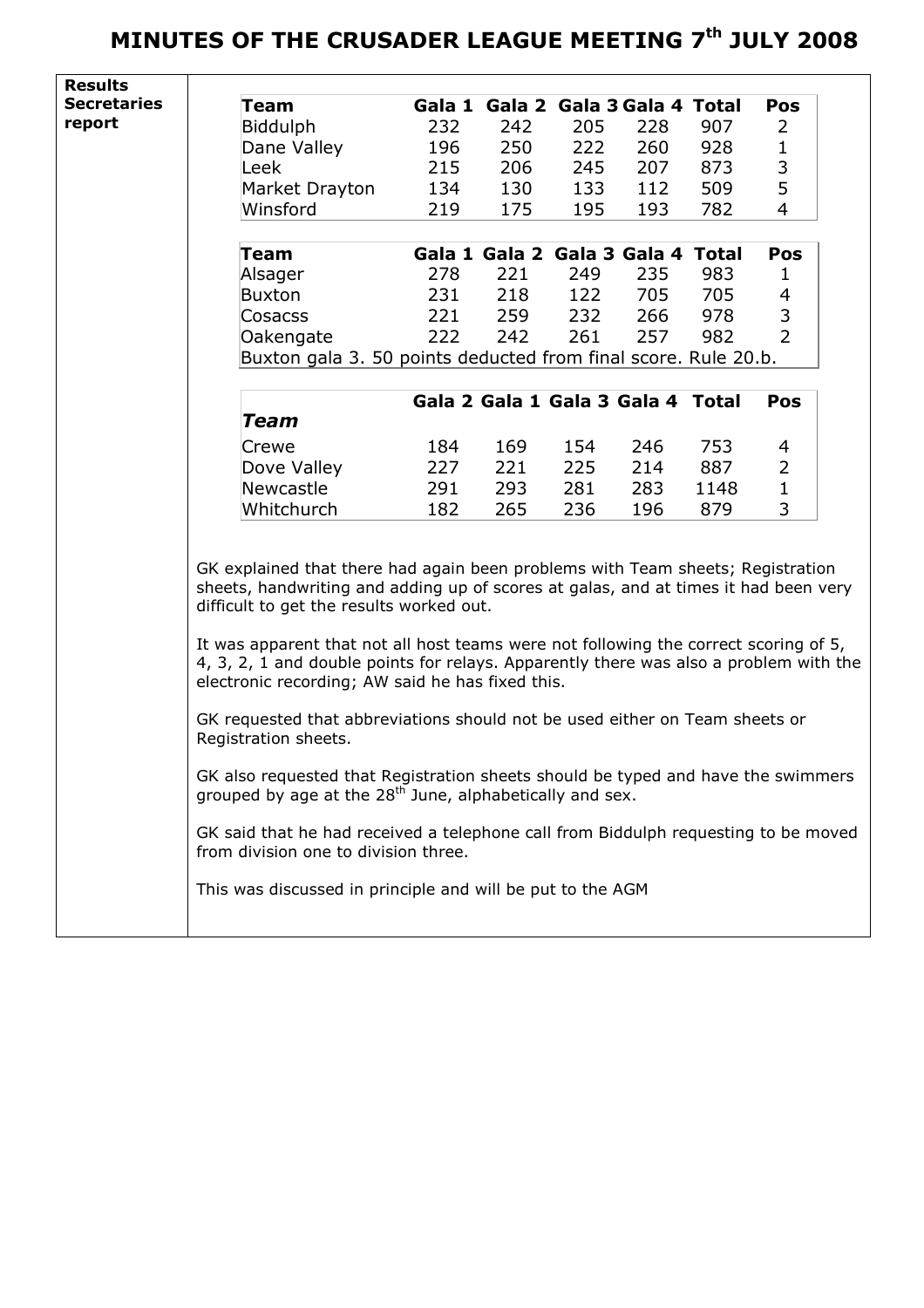|                                  | To accommodate this move, it was decided that division one should remain with five<br>teams, so one team would move down as per the current Crusader Rule. And two<br>teams would move up. |                          |  |                     |                 |                     |  |
|----------------------------------|--------------------------------------------------------------------------------------------------------------------------------------------------------------------------------------------|--------------------------|--|---------------------|-----------------|---------------------|--|
|                                  | GK also requested that all gala paperwork, team sheets and registration sheets be<br>posted ASAP after any gala.                                                                           |                          |  |                     |                 |                     |  |
|                                  | So the proposed divisions for 2009 would be :<br><b>Division One</b><br><b>Division Two</b><br><b>Divisions</b><br><b>Three</b>                                                            |                          |  |                     |                 |                     |  |
|                                  |                                                                                                                                                                                            |                          |  |                     |                 |                     |  |
|                                  | Alsager                                                                                                                                                                                    | Market Drayton           |  | Biddulph            |                 |                     |  |
|                                  | Dane Valley                                                                                                                                                                                | Cosaccs                  |  | <b>Buxton</b>       |                 |                     |  |
|                                  | Leek<br>Oakengate                                                                                                                                                                          | Newcastle<br>Dove Valley |  | Crewe<br>Whitchurch |                 |                     |  |
|                                  | Winsford                                                                                                                                                                                   |                          |  |                     |                 |                     |  |
|                                  |                                                                                                                                                                                            |                          |  |                     |                 |                     |  |
| <b>Suggested</b>                 |                                                                                                                                                                                            |                          |  |                     |                 |                     |  |
| 2009<br>season:                  | <b>Dates</b>                                                                                                                                                                               | <b>DIVISION I</b>        |  | <b>DIVISION II</b>  |                 | <b>DIVISION III</b> |  |
|                                  | January 17 <sup>th</sup> 2009                                                                                                                                                              | Alsager                  |  | <b>COSACSS</b>      | <b>Biddulph</b> |                     |  |
|                                  | April 25 <sup>th</sup> 2009<br>May 16 <sup>th</sup> 2009                                                                                                                                   | Dane Valley              |  | Dove Valley         | <b>Buxton</b>   |                     |  |
|                                  |                                                                                                                                                                                            | Oakengate                |  | Market<br>Drayton   | Crewe           |                     |  |
|                                  | June 20 <sup>th</sup> 2009                                                                                                                                                                 | Winsford                 |  | Newcastle           | Whitchurch      |                     |  |
|                                  |                                                                                                                                                                                            | Leek<br>(no gala)        |  |                     |                 |                     |  |
|                                  |                                                                                                                                                                                            |                          |  |                     |                 |                     |  |
|                                  |                                                                                                                                                                                            |                          |  |                     |                 |                     |  |
| Rule                             | Whether these are rule changes or additions to the gala procedures will be discussed                                                                                                       |                          |  |                     |                 |                     |  |
| <b>Changes for</b><br><b>AGM</b> | at the AGM.                                                                                                                                                                                |                          |  |                     |                 |                     |  |
|                                  | The secretary will check this before the AGM                                                                                                                                               |                          |  |                     |                 |                     |  |
|                                  |                                                                                                                                                                                            |                          |  |                     |                 |                     |  |
| $\mathbf{1}$                     | Host clubs are to ensure they contact visiting clubs 14 days before a gala. If visiting                                                                                                    |                          |  |                     |                 |                     |  |
|                                  | clubs have not been contacted they are to contact the host club, this would be                                                                                                             |                          |  |                     |                 |                     |  |
|                                  | preferably by telephone.                                                                                                                                                                   |                          |  |                     |                 |                     |  |
| $\overline{2}$                   | Host clubs are to ensure they inform the league secretary of any changes of location                                                                                                       |                          |  |                     |                 |                     |  |
|                                  | and warm-up time.                                                                                                                                                                          |                          |  |                     |                 |                     |  |
| 3                                | Host clubs to ensure gala and contact details displayed on the league website are                                                                                                          |                          |  |                     |                 |                     |  |
|                                  | correct, informing the league secretary of any changes or errors.                                                                                                                          |                          |  |                     |                 |                     |  |
| 4                                | In the event of any team arriving at a gala late, then last place along with the                                                                                                           |                          |  |                     |                 |                     |  |
|                                  | relevant points will be awarded for each event missed.                                                                                                                                     |                          |  |                     |                 |                     |  |
| 5                                | It was decided that a rule would be put in place that covered the league trophies                                                                                                          |                          |  |                     |                 |                     |  |
|                                  | being returned to the league secretary, by the third gala of the season. This would<br>ensure the trophies where available to be presented at the final of each division.                  |                          |  |                     |                 |                     |  |
|                                  |                                                                                                                                                                                            |                          |  |                     |                 |                     |  |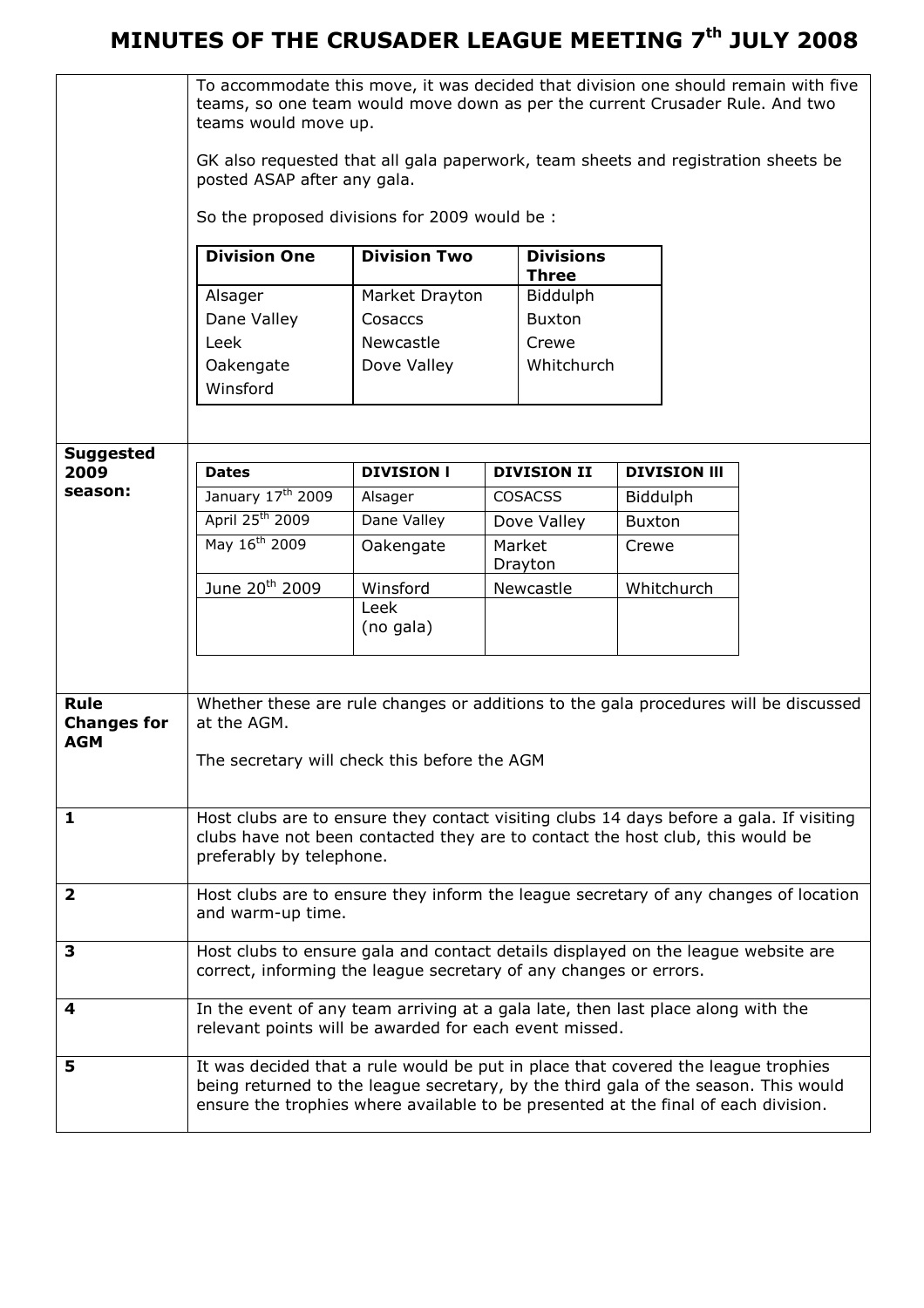| 6                                      | GK suggested loosing the existing registration and rule 12.                                                                                                                                                          |                                      |                                                                                  |  |  |  |  |
|----------------------------------------|----------------------------------------------------------------------------------------------------------------------------------------------------------------------------------------------------------------------|--------------------------------------|----------------------------------------------------------------------------------|--|--|--|--|
|                                        | Changing the league registration rules to be:                                                                                                                                                                        |                                      |                                                                                  |  |  |  |  |
|                                        | Each swimmer competing in the league will be a fully paid up member of both<br>$\bullet$                                                                                                                             |                                      |                                                                                  |  |  |  |  |
|                                        | the club and the ASA                                                                                                                                                                                                 |                                      |                                                                                  |  |  |  |  |
|                                        | Each club competing in the league will supply to the host club, before the gala<br>$\bullet$<br>starts.                                                                                                              |                                      |                                                                                  |  |  |  |  |
|                                        | Gala 1:<br>A paper team list,                                                                                                                                                                                        |                                      |                                                                                  |  |  |  |  |
|                                        |                                                                                                                                                                                                                      |                                      | A paper registration list.                                                       |  |  |  |  |
|                                        |                                                                                                                                                                                                                      | Galas 2,3,4:                         | A paper team list,                                                               |  |  |  |  |
|                                        |                                                                                                                                                                                                                      |                                      | A paper registration list of any additional<br>swimmers, not already registered. |  |  |  |  |
|                                        | The paper registration list will show:<br>First Name and Surname (in full),<br>Date of birth,<br>$\bullet$<br>Age at 28th June of the competing year.<br>The paper registration list will be grouped by age and sex. |                                      |                                                                                  |  |  |  |  |
| <b>Election Of</b><br><b>Officers:</b> | The Chair for the 2009 season will pass to Dove Valley.<br>$\bullet$                                                                                                                                                 |                                      |                                                                                  |  |  |  |  |
|                                        | $\bullet$                                                                                                                                                                                                            | The Secretary is willing to continue |                                                                                  |  |  |  |  |
|                                        | $\bullet$                                                                                                                                                                                                            | The Treasurer is willing to continue |                                                                                  |  |  |  |  |
|                                        | $\bullet$                                                                                                                                                                                                            |                                      | The Results Secretary is willing to continue                                     |  |  |  |  |
|                                        | Any other nominations for office, in writing, duly seconded by another club, must                                                                                                                                    |                                      |                                                                                  |  |  |  |  |
|                                        | reach the Secretary by 31st July 2007                                                                                                                                                                                |                                      |                                                                                  |  |  |  |  |
| <b>Other AGM</b><br><b>Items</b>       | Any other items form discussion at the AGM in writing, duly seconded by another<br>club, must reach the Secretary by 31 <sup>st</sup> July 2007                                                                      |                                      |                                                                                  |  |  |  |  |
| <b>AGM</b>                             | Monday 22 <sup>nd</sup> September 2008 Starting at 8pm at the<br>Beartown Tap pub 18, Willow St, Congleton, Cheshire, CW12 1RL                                                                                       |                                      |                                                                                  |  |  |  |  |

### Email trial between Oakengate Chair and Secretary

#### Can I bring everyone's attention to the following emails below:

Glen

• GB stated that our original protest was made within 30 days and Oakengates had asked for the first result to be annulled and base the league result on the last three galas only.

Can I have a copy of the protest letter you are claiming was sent to me within 30 days of the problem, as a formal protest it would have been agreed at an Oakengate committee meeting and signed by the officers of the club, this will of course be logged in your clubs minutes. Can I also have a copy of the minutes covering this matter?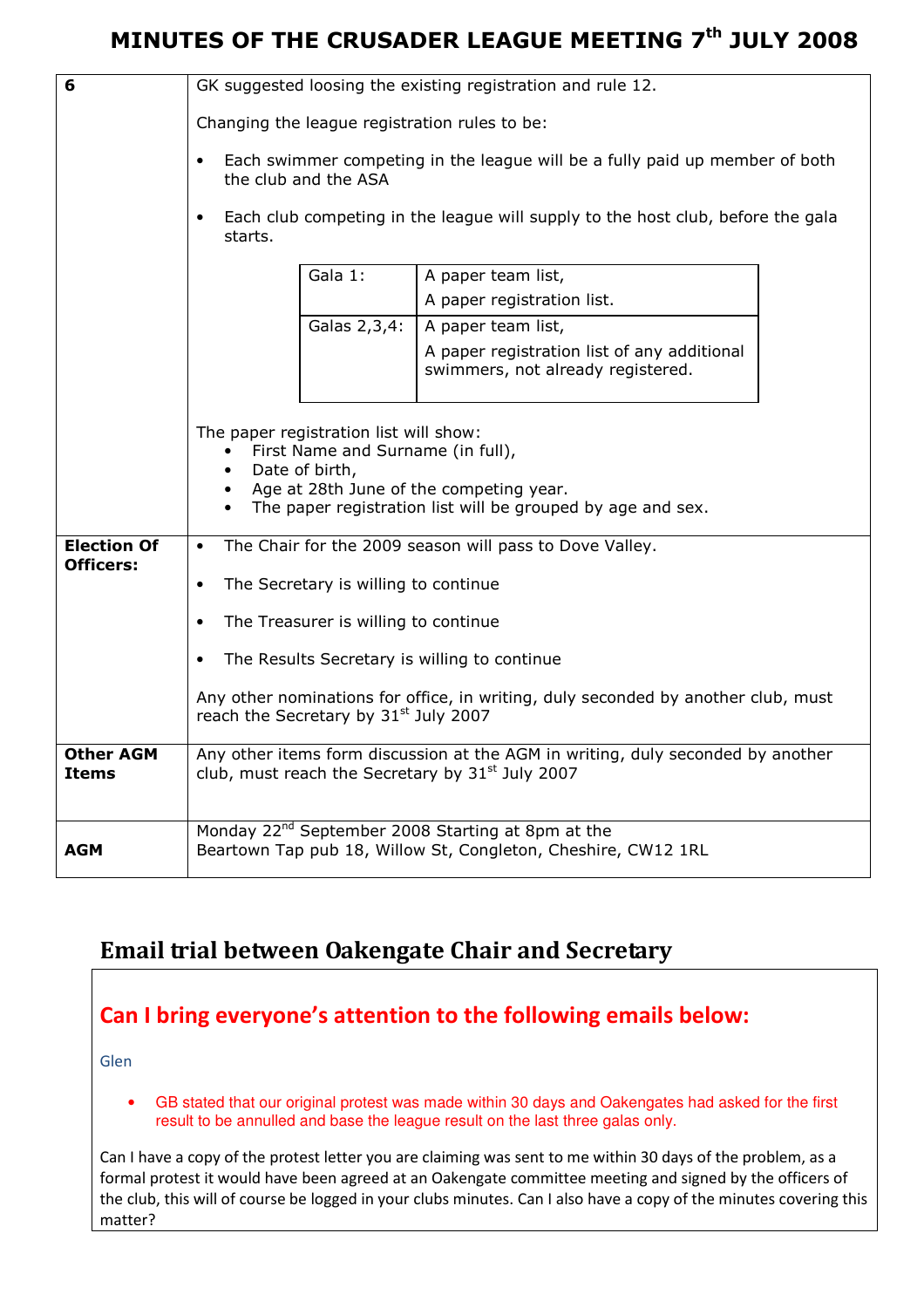As far as I am aware I have never received any letter of protest from Oakengate apart from the one you emailed to me a couple of weeks back, All I have ever received is just an email from Sam saying Oakengate had arrived late, and appropriate action was taken.

This was one of the options votes on by all the clubs and was kicked back by the other clubs in the league.

• (I believe it was BJ) who stated that the league had done the same thing about 4 years ago, to which GF stated that in that case, it was for different reasons.

This was before my time, but as it was for different reasons then it has no bearing on the events that happened

I am getting totally fed up with this matter, and basically if it continues I will put a proposal to the next meeting to ask Oakengate to leave the league. Can I suggest you get a life as I have said before, it is like dealing with spoilt children who have lost their sweets.

Andy White Crusader League Secretary

Tele: 01606 55 85 31 Mobile: 07929 553058 Email: a.white311@btinternet.com

From: Glen bearman [mailto:gbdl16733@blueyonder.co.uk] Sent: 21 July 2008 17:30 To: a.white311@btinternet.com Cc: Subject: RE: Crusader Minutes

Andy,

I insist, as I only want what was said on behalf of my club recorded in accurate minutes.

Thanks for your assistance in this matter.

**Glen** 

From: a.white311@btinternet.com [mailto:a.white311@btinternet.com] Sent: 18 July 2008 20:11 To: gbdl16733@blueyonder.co.uk Cc: 'Paula Clayton'; 'Sam Amery' **Subject: RE: Crusader Minutes** 

Glen

This is getting pathetic, it is like dealing with spoilt children who have lost their sweets, can we not grow up and put the matter behind us. I am really getting fed up with the matter, and have better things to do.

Due to Biddulph moving, we have been able to arrange for Oakengate to be promoted as requested, this will be agreed at the AGM.

May I point out Oakengate, verified at the last meeting by your representatives, even though they had been no contact from the host club, made no attempt to contact the host club to verify the date etc. and actually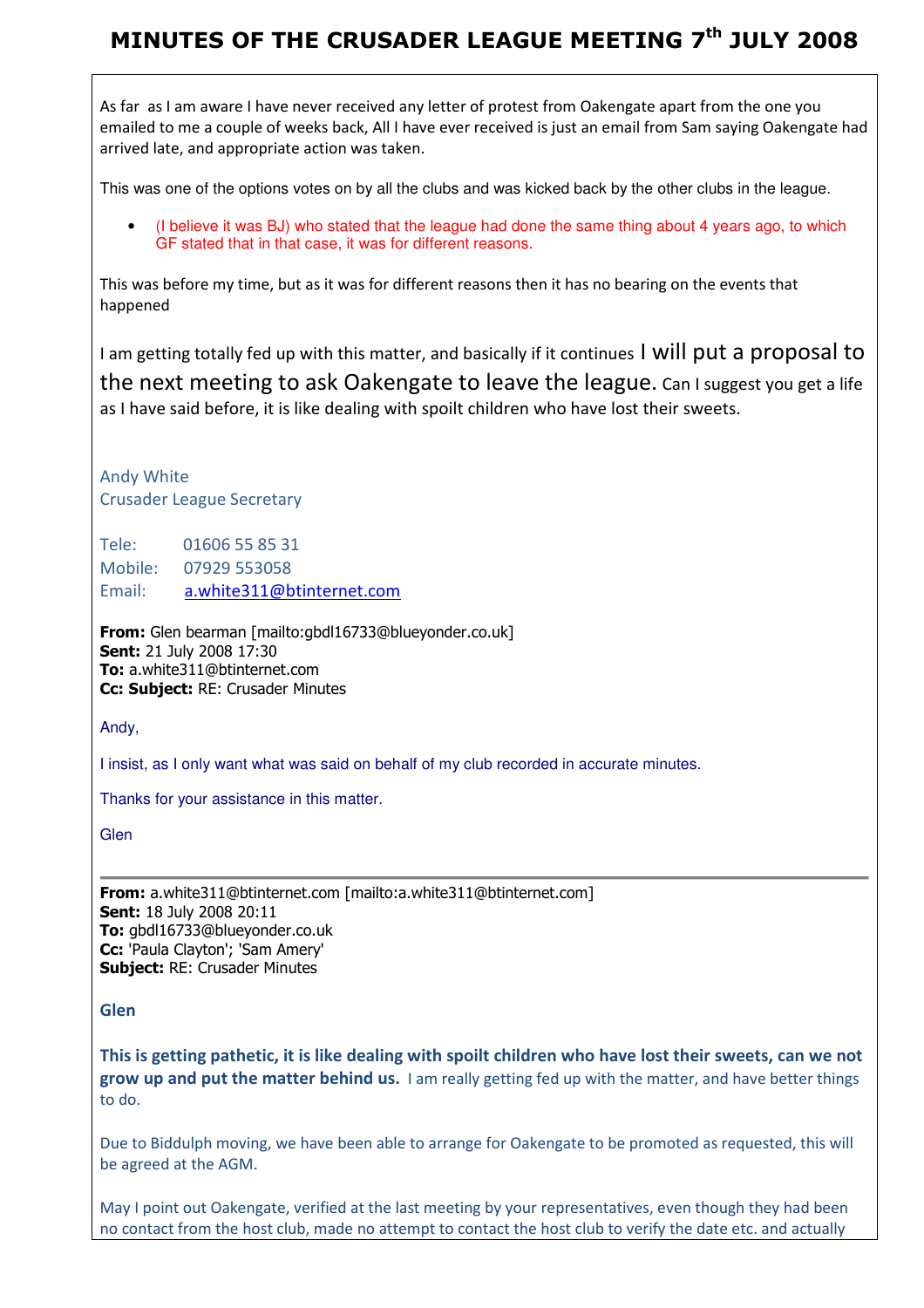took a team of children some distance basically blind. This puts the blame equally with Oakengate as with Alsager.

No team manager should never even consider taking a team of kids to a gala unless they have definite proof of date, location and start time Oakengate failed in this totally. This is a straight forward health and safety risk assessment matter, can I suggest you send your Team Manager on the Sport England Team Manager's course

If you insist I will amend the minutes but I will also have to add that Oakengate's themselves admitted they had failed to verify gala details, but as I said earlier I have better things to do with my life.

**Thanks** Andy White Crusader League Secretary

Tele: 01606 55 85 31 Mobile: 07929 553058 Email: a.white311@btinternet.com

From: Paula Clayton [mailto:paulaclayton64@hotmail.com] Sent: 17 July 2008 18:14 **To: Andy White Subject: FW: Crusader Minutes** 

please tell me this has been settled,!!!!!!!!!!!!!!!!!!!!!!!!!!!!

From: gbdl16733@blueyonder.co.uk To: Paulaclayton64@Hotmail.Com Subject: FW: Crusader Minutes Date: Thu, 17 Jul 2008 17:45:42 +0100

From: Glen bearman [mailto:gbdl16733@blueyonder.co.uk] Sent: 17 July 2008 17:44 To: 'a.white311@btinternet.com' Cc: 'Sam Amery'; 'richiewalters42@yahoo.co.uk'; 'Dave Bevington' **Subject: Crusader Minutes** Importance: High

Hi Andy,

I have received the minutes from Sam and have asked for the following to be included;

GB stated that our original protest was made within 30 days and Oakengates had asked for the first result to be annulled and base the league result on the last three galas only.

(I believe it was BJ) who stated that the league had done the same thing about 4 years ago, to which GF stated that in that case, it was for different reasons.

Having spoken to Sam, I believe you are unwilling to amend the minutes?

At the end of the meeting you said if anybody had any queries with the minutes to let you know.